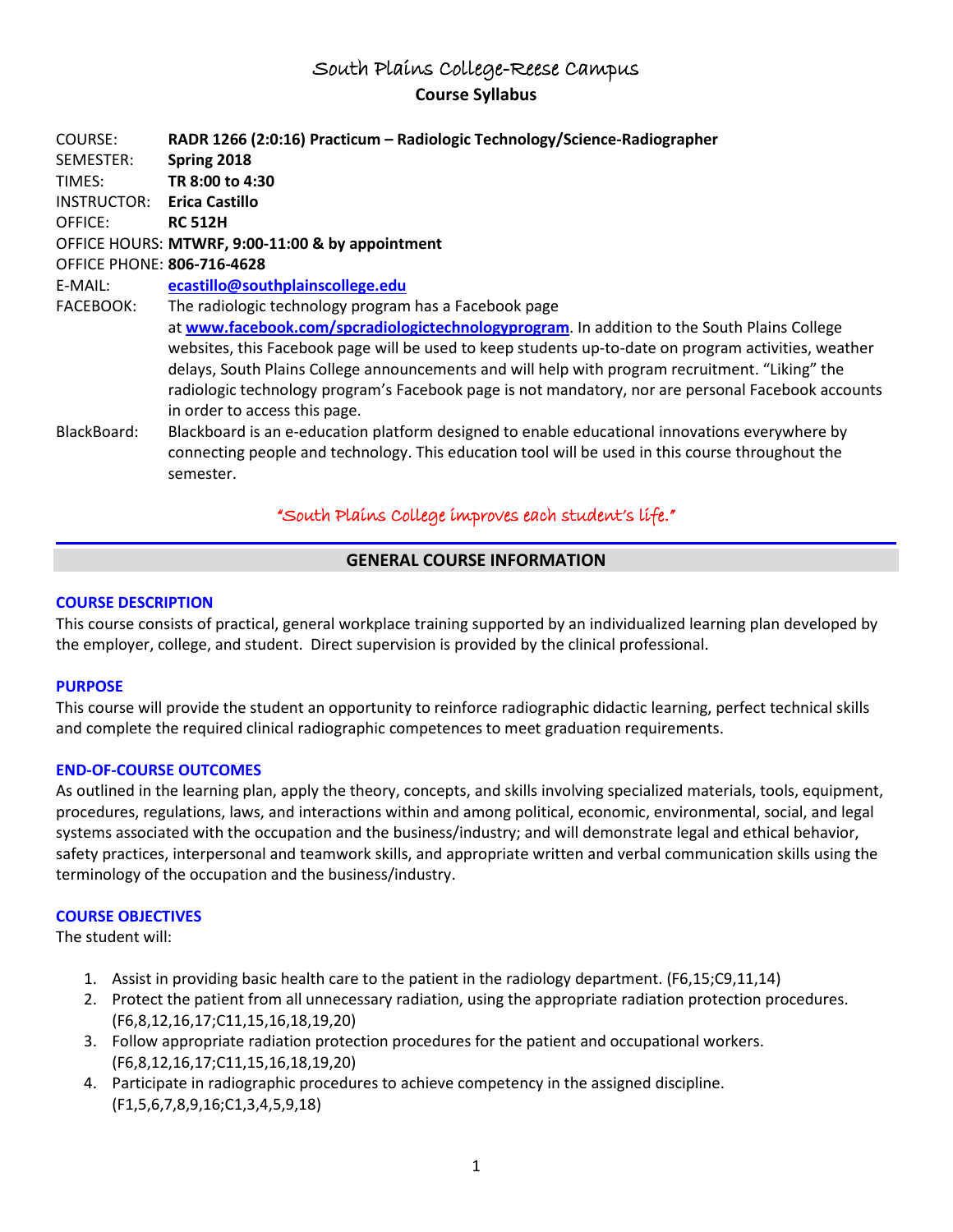5. Assist in the daily operation of the radiology department, to include (but not limited to): patient transportation, image processing, office and clerical duties as required. (F1,2,5,6,8,11,12,13,15;C4,9,15,18)

## **EVALUATION METHOD**

Students are expected to maintain a grade average of C (75) in all Radiography classes in order to progress appropriately through the Radiography Program. Satisfactory completion of this course will assure the competency of the student in the assigned clinical area and provide correlation of classroom instruction with the clinical setting. This information will be reinforced through interactions with Radiologists, staff radiographers, and patients in the clinical sites. In addition, the Radiology department in-service programs are available to the students. Image analysis is conducted in the clinical setting and the classroom setting.

The student should make every effort to complete 25% of the total required clinical competencies by the end of this course. This includes routine and portable procedures in the following categories:

Abdominal, Thorax, Upper Extremities/Shoulder Girdle, Lower Extremities/Pelvic Girdle, Spine, Urinary, Gastrointestinal System, Nervous System, Special procedures, as well as the areas of equipment maintenance.

If during the semester the student is having difficulty accomplishing the appropriate procedures, it may be necessary to reassign the student in order for him/her to complete the required number of procedures.

#### **GRADING CRITERIA FOR RADIOGRAPHIC PROFICIENCY**

- 1) Was the student available at the time of request?
- 2) Did the student properly interpret the request?
- 3) Did the student properly prepare the room for the procedure?
- 4) Did the student correctly identify the patient?
- 5) Did the student correctly identify himself/herself?
- 6) Did the student conduct himself/herself in a professional manner?
- 7) Did the student obtain patient history and explain the procedure to the patient?
- 8) Did the student ask the female patient if there was a possibility she could be pregnant?
- 9) Did the student give proper dressing instructions?
- 10) Did the student safely transport the patient to and from the x-ray table?
- 11) Did the student effectively communicate instructions to the patient?
- 12) Did the student demonstrate proper patient care while attending the patient?
- 13) Did the student use the correct SID?
- 14) Did the student position the patient correctly?
- 15) Did the student use the correct central ray orientation and angle?
- 16) Did the student collimate correctly?
- 17) Did the student use the appropriate film size and orientation?
- 18) Did the student use the correct marker and place it appropriately?
- 19) Did the student properly shield the patient when possible?
- 20) Did the student correctly shield himself/herself and others from unnecessary radiation exposure?
- 21) Did the student use the technical factors appropriate for the procedure being completed?
- 22) Did the student complete the correct projections for the procedure?
- 23) Did the student demonstrate the desired anatomy on the processed radiograph?
- 24) Did the student produce a diagnostic study?

If a radiograph does not display a side marker, the radiograph will be repeated and no competency will be given to the student. Computerized/digital images must display a side marker. In the event the marker is not evident on the radiograph, the radiograph will be repeated. If the supervising technologist prefers the image to not be repeated, the technologist must annotate the radiograph with their personal initials. Annotating the images post processing will not be allowed by the student.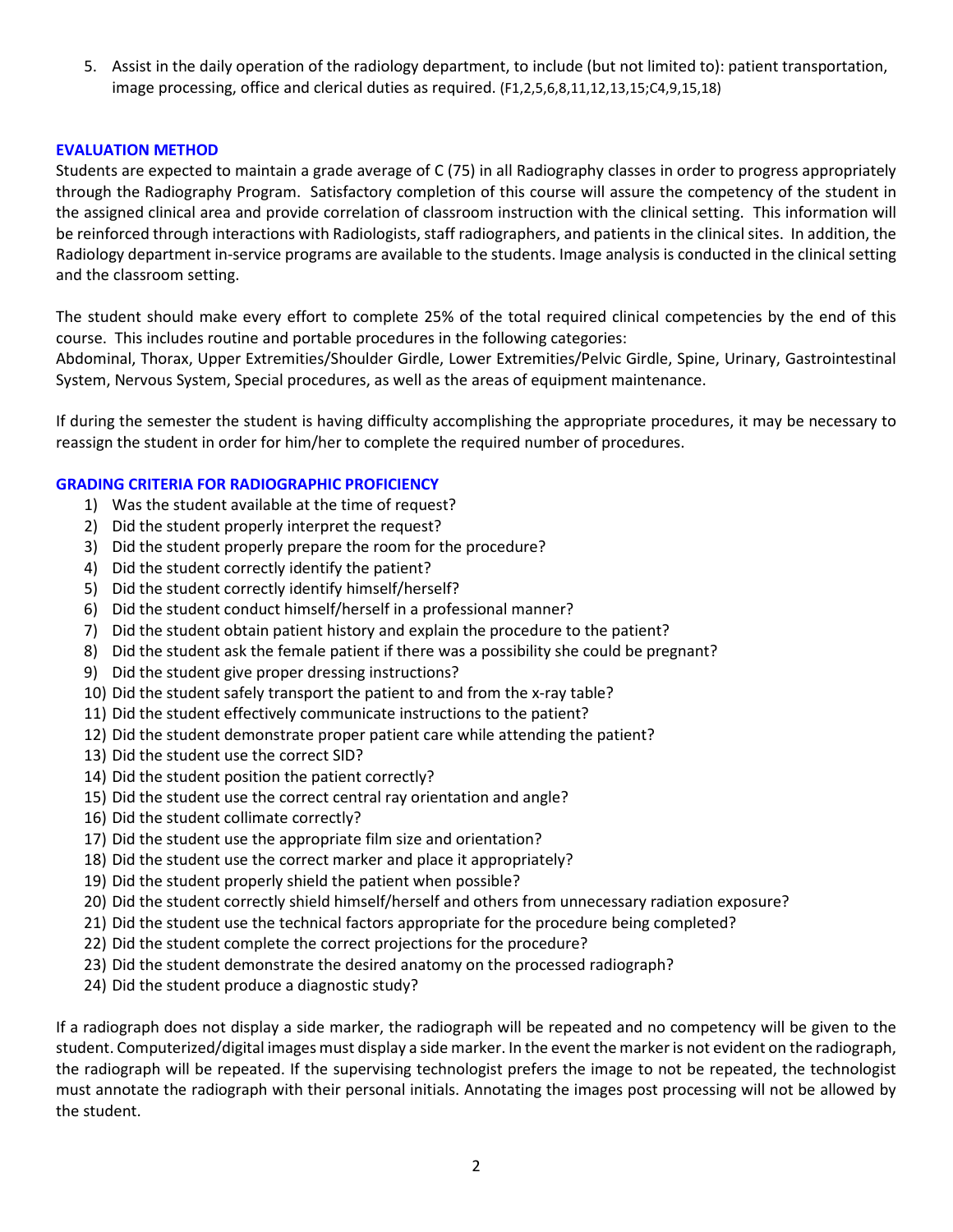#### **ACADEMIC INTEGRITY**

It is the aim of the faculty of South Plains College to foster a spirit of complete honesty and a high standard of integrity. The attempt of any student to present as his or her own any work which he or she has not honestly performed is regarded by the faculty and administration as a most serious offense and renders the offender liable to serious consequences, possibly suspension.

**Cheating** - Dishonesty of any kind on examinations or on written assignments, illegal possession of examinations, the use of unauthorized notes during an examination, obtaining information during an examination from the textbook or from the examination paper of another student, assisting others to cheat, alteration of grade records, illegal entry or unauthorized presence in the office are examples of cheating. Complete honesty is required of the student in the presentation of any and all phases of coursework. This applies to exams of whatever length, final examinations, term papers, projects, clinical data entry, clinical attendance, and clinical performance.

**Plagiarism** - Offering the work of another as one's own, without proper acknowledgment, is plagiarism; therefore, any student who fails to give credit for quotations or essentially identical expression of material taken from books, encyclopedias, magazines and other reference works, or from themes, reports or other writings of a fellow student, is guilty of plagiarism.

**If found cheating or plagiarizing, the student's future in this program will be based on the decisions from the Allied Health Departmental Director's Committee.**

#### **SCANS and FOUNDATION SKILLS**

Scans and foundation are identified for specific course objectives. SCANS and Foundation skills along with a complete list explaining these skills is attached to the back of the syllabus for your information. Refer also to Course Objectives.

## **SPECIFIC COURSE INFORMATION**

#### **TEXT AND MATERIALS**

There is no required text for this course. Any previously acquired textbooks may be used as reference sources as needed.

#### **UNIFORMS**

The student must follow the guidelines found outlined in the Program's student handbook. Any deviation from these guidelines may result in the student being asked to leave the clinical setting to correct the infraction and/or dropped from the clinical portion of the program. If the student must leave to correct the problem, the total time away from the clinical site will be included in the missed clinical time.

#### **COMMUNICATION POLICY**

Electronic communication between instructor and students in this course will utilize the South Plains College "My SPC" email systems and Remind ®. The instructor will not initiate communication using private email accounts. **Students are encouraged to check SPC email on a daily basis.**

#### **STUDENT CONDUCT**

Students in this class are expected to abide by the standards of student conduct as defined in the SPC Student Guide.

#### **SPECIAL REQUIREMENTS**

**Cell Phones** – Students may carry their cellphone with them during clinic. The cell phone must be on silent, not vibrate. At times the program director/clinical coordinator may need to reach a student on his/her cell phone. In addition, the student may need to reach the program director/clinical coordinator via cell phone. The student may clock in/out of DataArc with his/her cell phone. Please refer to the clinical attendance section for more detail regarding clocking in/out, of DataArc with cell phone.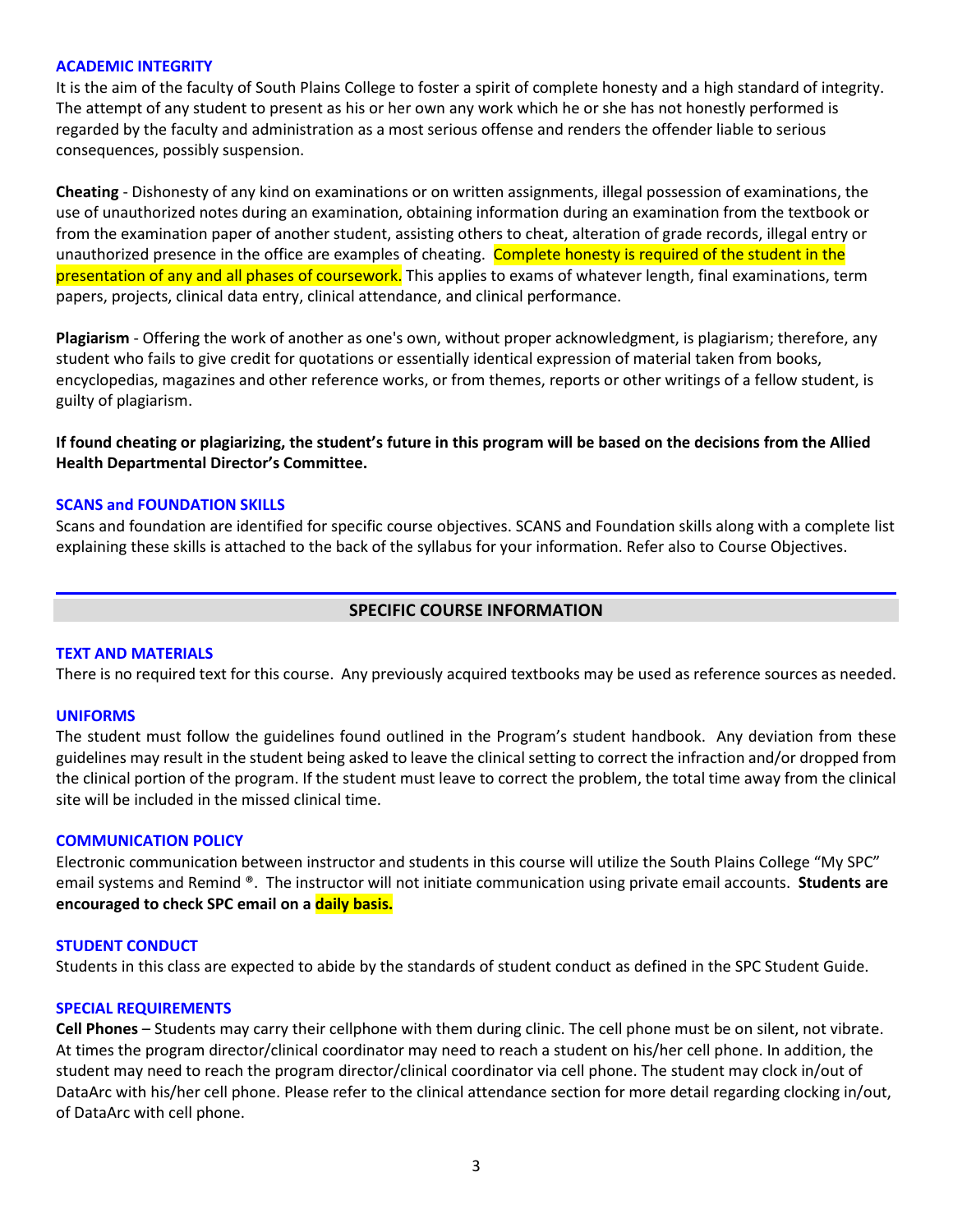Personal cell phone use and phone calls should be made while on break or lunch. If the clinical instructor/technologist feels that the student is excessively using their cell phone for things other than clocking in or communicating with an instructor, they will notify the clinical coordinator and the student will be sent home for the remainder of the day. Those missed hours will go against the total missed hours allowed for the semester. In case of emergencies, the student may also be contacted at his or her assigned department.

## **ATTENDANCE POLICY**

Clinical attendance is extremely important to the student radiographer's education. It is during this time that valuable experience is gained that is necessary for the development of radiographic skills. Missed clinical time, for whatever reason, compromises that educational experience. Being a health care provider requires commitment and professionalism, which is partially demonstrated by the student's attendance and punctuality in this course. Obviously, there are circumstances that will prevent attendance, such as in the case of illness or extreme emergency. Excessive absenteeism, regardless of the reason, makes it impossible to meet all the objectives of this course satisfactorily.

## **CLINICAL ATTENDANCE**

Students will adhere to the following clinical attendance policies. It is the responsibility of the student to become familiar with these policies. Ignorance of these policies will not be accepted as an excuse.

- **Clinical attendance is mandatory.** This class meets in the clinical affiliates as assigned. Attendance hours accrue throughout the Program in order to verify completion of the requirements of the Program of Radiologic Technology.
- Punctuality is a necessity in the healthcare setting. The student is required to arrive at the clinical site a few minutes early to be fully prepared to begin the day at 8 am. Clinical hours are from **8:00am to 4:30pm.**
- The student is required to be present in the assigned area for a total of **16 hours per week**. At the end of the semester, the student will have completed **240 clinical hours**. The first day of clinicals will be *January 16, 2018* and the last day of clinicals will be *May 3, 2018.*
- Students may miss a total of **24 hours** of clinic **without** it affecting their final grade.
- **Missed clinical hours ARE NOT eligible for make-up, however special considerations for missed clinical hours will be made on a case-by-case basis by the faculty.**
- Missed clinical time due to tardiness, extended lunches, leaving early, funeral leave, doctor appointments, errands and so forth will be added to the total clinical time missed and should be reflected in DataArc. An absence is an absence.
- Any absences in excess of the **allowed 24 hours** during the semester will result in failure of the class; therefore, the student will be dropped from the program.
- Once a student has missed **16 hours**, the clinical coordinator will meet with the student to fill out a Student Conference Form that will be put in the student's file. The purpose of this form is to document that the student has been made aware that 16 hours of clinical time has been missed.
- If excessive absenteeism jeopardizes a student's position in this course and the program, the student has the option of requesting a committee review of their case. The student must submit a written request for committee consideration. The committee's decision will be final.
- DataArc is used for tracking attendance. Each student is responsible for clocking **himself or herself** in/out.
- DataArc clock in/outs **can** be done on cell phones **once at the assigned clinical facility**.
- No other student is to sign another student in/out. Falsifying DataArc information will be considered academic dishonesty and treated as such in the disciplinary process.
- Students are allowed **3 missed clock in/out** occurrences for the semester. **Each missed clock in/out occurrence, after the allowed 3**, **will result in an eight (8) hour absence**.
- Students must notify the SPC clinical coordinator via email as soon as possible if he/she has failed to clock in/out. **On the following class day, the student must then see the Clinical Coordinator to sign their missed clock in/out sheet.**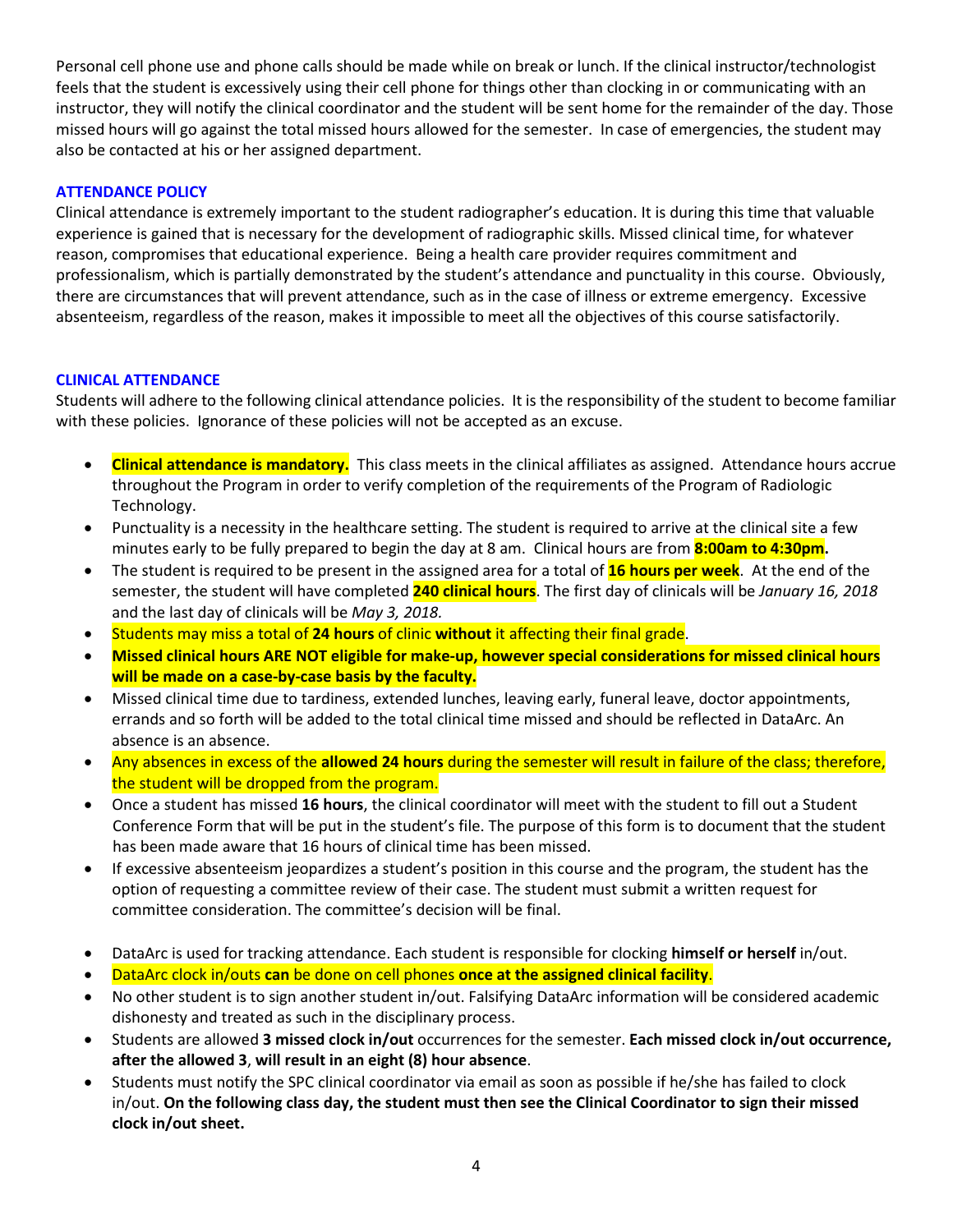- Once a student incurs 2 missed clock in/outs, the clinical coordinator will meet with the student to fill out a Student Conference Form that will be put in the student's file. The purpose of this form is to document that the student has been made aware that two missed clock in/out occurrences have been accumulated.
- Students are allowed to clock in up to **10 minutes late**. A clock in later than 10 minutes after the scheduled clinical report time will be considered a tardy. Also, students are allowed to clock in **no earlier** 10 minutes before the scheduled report time.
- Students are allowed **3 tardies** for the semester. **Each tardy, after the allowed 3, will result in an 8 hour absence.**
- Once a student incurs **2 tardies**, the clinical coordinator will meet with the student to fill out a Student Conference Form that will be put in the student's file. The purpose of this form is to document that the student has been made aware that two tardies have been accumulated.
- **In the event that any clinical time has to be missed, the student is required to do three (3) things:**\*
	- 1. Call his or her clinical site and speak to someone directly (no voicemail)
	- 2. E-mail the clinical coordinator via SPC e-mail
	- 3. Clock in as a SICK DAY in DataArc
	- \* The call, e-mail and clock in should be made/done as close to the assigned start time and no later than **2 hours** after the assigned time. **Failure to do any of the above will result in a NO CALL NO SHOW.**
- **If a student incurs 3 No Call No Shows, the student will be dropped from the program.**
- Once a student incurs **2 No Call No Shows**, the clinical coordinator will meet with the student to fill out a Student Conference Form that will be put in the student's file. The purpose of this form is to document that the student has been made aware that 2 no call no shows have been accumulated.
- The Clinical Coordinator must also be emailed **the day** the student radiographer leaves a facility early. If the student knows they will be leaving early ahead of time, they are allowed to let the clinical coordinator know ahead of time. Failure to do so will also result in a NO CALL NO SHOW.
- Students will not be allowed to "work through lunch" and/or come in early or stay late to accrue time or compensate for being absent.
- If a student shows up to a clinical site without their proper clinical uniform (scrubs, markers, student badge, and/or dosimeter badge), they must clock out and get missing items and then return to their clinical site where they can clock back in. NO EXCEPTIONS! The total time away from the clinical site will be included in the allowed missed clinical time.
- Due to insurance and scheduling considerations, the student is not to decide his/her own schedule. The Clinical Coordinator will schedule clinical rotations.
- *The clinical schedule may change throughout the semester to compensate patient load, student competency, schedule conflicts, and facility requests. The student will be given as much notice as possible to these changes.*
- Additional attendance and absenteeism policies for South Plains College can be found in the program student handbook and the SPC general catalog.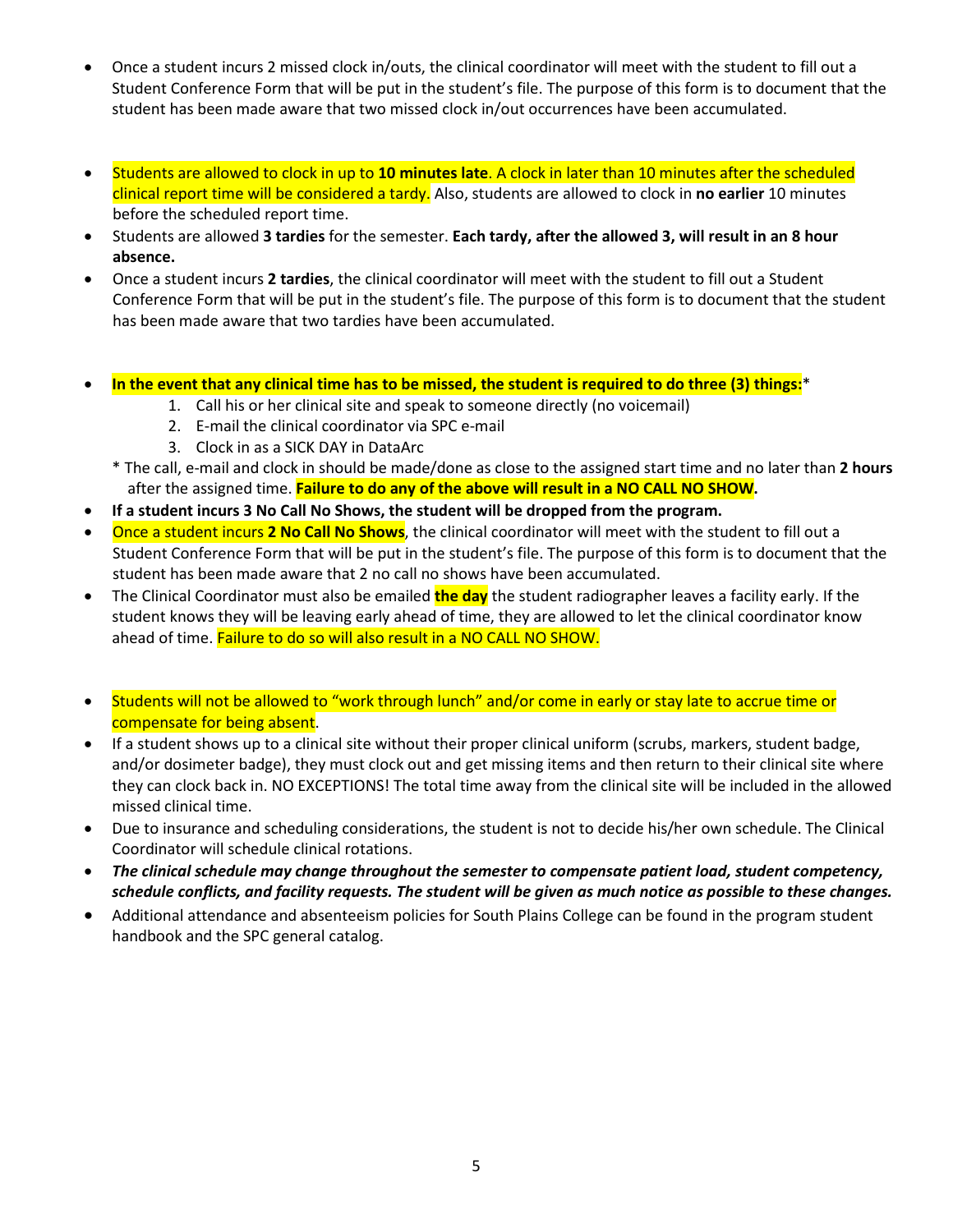#### **GRADING POLICY**

| Grade       | Criteria                                                                                | Yes (Y) No<br>(N) |
|-------------|-----------------------------------------------------------------------------------------|-------------------|
|             | Missed clinical time did not exceed 24 hours (Fall, Spring)                             |                   |
| A           | Student completed a minimum of 20 of the ARRT required clinical<br>competencies         |                   |
|             | Student received a passing clinical evaluation average of 4.0 to 5.0                    |                   |
|             | All clinical documentation submitted on time each assigned due date                     |                   |
|             |                                                                                         |                   |
|             | Student completed a minimum of 15 of the ARRT required clinical<br>competencies         |                   |
| B           | Student received a passing clinical evaluation of 3.0 to 4.0                            |                   |
|             | Clinical documentation submitted late on 1-2 assigned due dates (Fall, Spring)          |                   |
|             |                                                                                         |                   |
|             | Student completed a minimum of 10 of the ARRT required clinical<br>competencies         |                   |
| $\mathbf c$ | Student received a passing clinical evaluation of 2.0 to 3.0                            |                   |
|             | Clinical documentation submitted late on 3-4 assigned due dates (Fall, Spring)          |                   |
|             |                                                                                         |                   |
|             | Missed clinical time exceeded 24 hours (Fall, Spring)                                   |                   |
| F           | Student failed to complete a minimum of 5 of the ARRT required clinical<br>competencies |                   |
|             | Student received a failing clinical evaluation of less than 2.0                         |                   |
|             | Clinical documentation submitted late on all assigned due dates                         |                   |

 \*A student must meet all criteria in the category to receive that grade. If one criteria is not meet, the grade will be determined by which category it falls under.

A *"C" or better* must be maintained in all **radiologic technology courses.** Failure to do so will result in the student being dropped from the program.

**Failure of a clinical education course will result in the student being withdrawn from the Program. The possibility of the student repeating the clinical course may be an option that will be addressed on a case by case circumstance.**

**IF A STUDENT WISHES TO APPEAL A CLINICAL COURSE GRADE, HIS OR HER APPEAL WILL BE PRESENTED TO THE ALLIED HEALTH COMMITTEE.**

#### **STUDENT SUPERVISION**

The student will be assigned to various areas as part of the clinical education process. It is imperative that staff radiographers supervise students during their learning experiences.

A qualified radiographer must **directly** supervise the student by reviewing the procedure in relation to the student's achievement level; evaluating the condition of the patient in relation to the student's knowledge; by being present during the performance of the procedure; and reviewing and approving the procedure. Any time during the student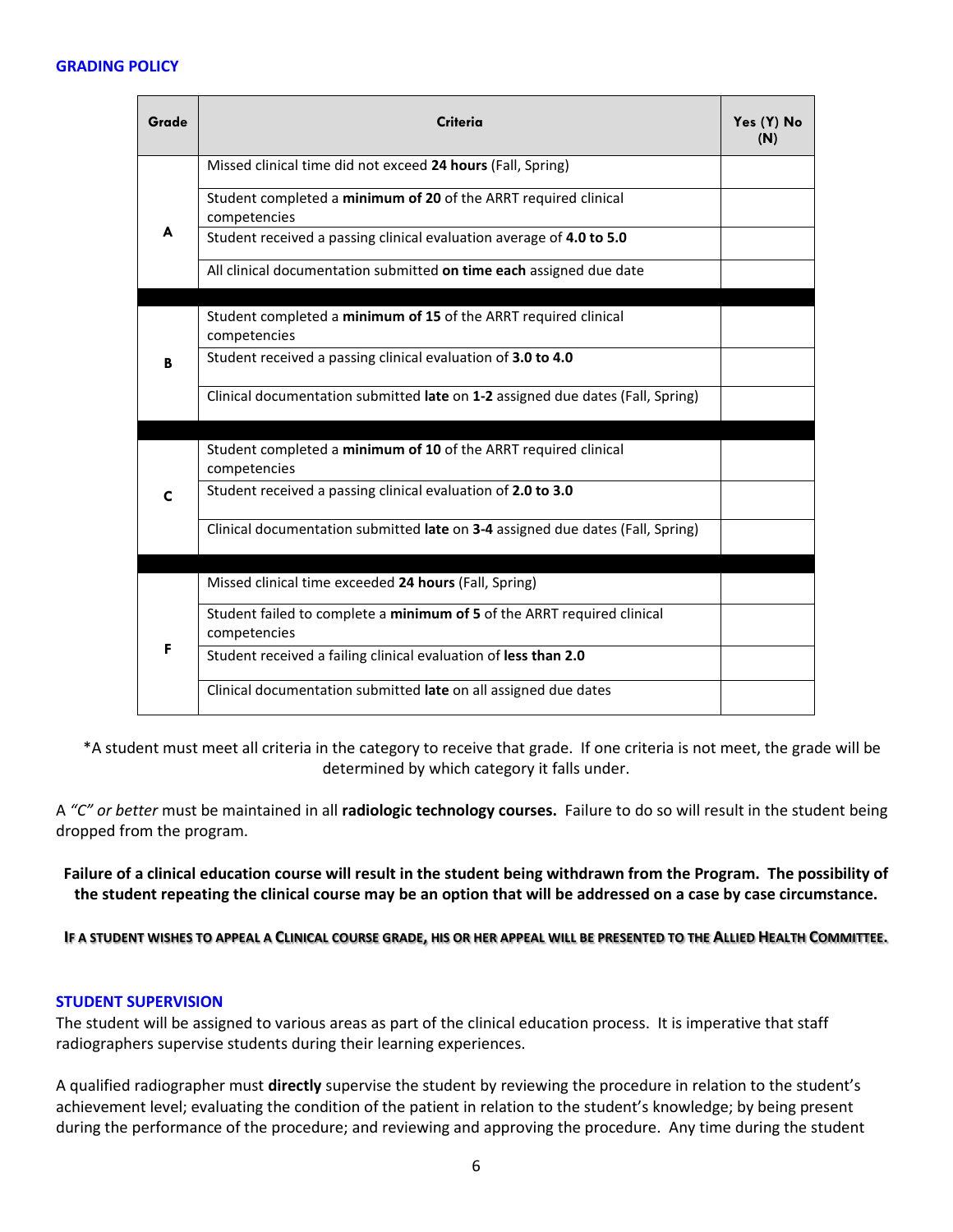performance that a repeat of an unsatisfactory radiograph is taken, there must be a qualified radiographer present per JRCERT recommendations. \*\*

**Indirect** supervision indicates that a qualified radiographer is immediately available to assist students regardless of the level of the student achievement. The qualified radiographer should be in the near vicinity of where the procedure is being performed. This applies to **all** areas where ionizing radiation is in use (surgery, portables, trauma, etc.)

Any reassignment of the student must be cleared with the Clinical Coordinator. If this procedure is ignored, notation regarding the incident will be made in the student's file and a possible grade penalty may be imposed if this is a recurring problem. It is therefore imperative that the students remain in the primary area of assignment.

\*\***If it becomes necessary to repeat ANY radiograph, a qualified staff radiographer must directly supervise the student. The radiographer must initial the Repeat form at the time of the repeat. THERE ARE NO EXCEPTIONS.**

## **COMPETENCIES TO BE COMPLETED BY THE COMPLETION OF THE TWO-YEAR PROGRAM:**

#### **GENERAL PATIENT CARE PROCEDURES**

- − CPR Certification (satisfied by Healthcare Provider CPR certification)
- − Vital signs (BP, Temperature, Pulse, Respiration & Pulse Oximetry)
- − Sterile & Medical Aseptic Technique
- − Venipuncture
- − Transfer of Patient
- − Care of Patient Medical Equipment (e.g., Oxygen Tank, IV Tubing)

#### **CHEST AND THORAX**

- − Routine Chest
- − Chest AP (Wheelchair or Stretcher)
- − Ribs
- − Chest Lateral Decubitus\*
- − Sternum\*
- Upper Airway (soft-tissue neck)\*

#### **UPPER EXTREMITY**

- − Thumb or Finger
- − Hand
- − Wrist
- − Forearm
- − Elbow
- − Humerus
- − Shoulder
- − Trauma: Shoulder or Humerus (Scapular Y, Transthoracic or Axial)
- − Clavicle
- − Scapula\*
- − AC joints\*
- − Trauma: Upper Extremity (non-shoulder)

## **LOWER EXTREMITY**

- − Toes\*
- − Foot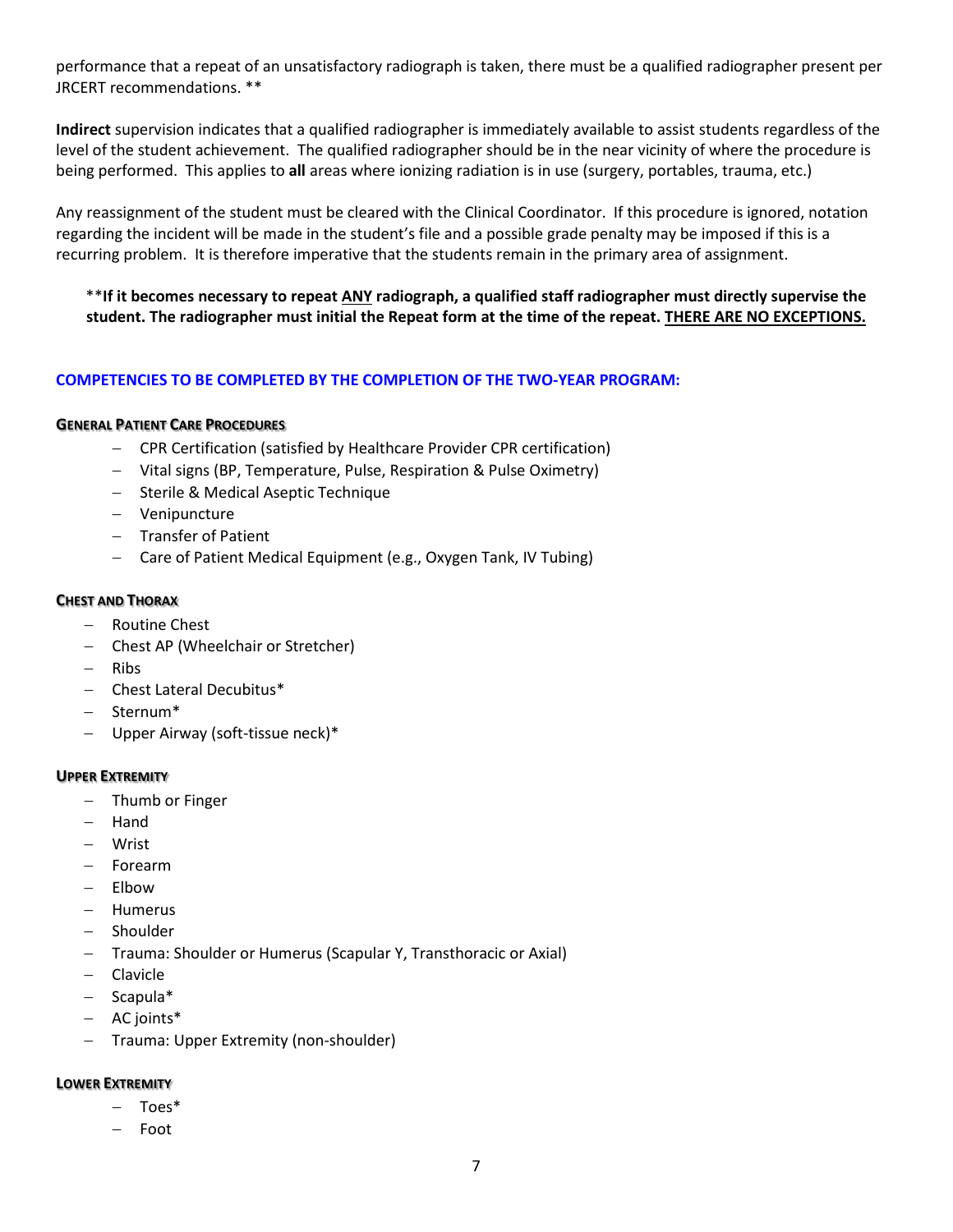- − Ankle
- − Knee
- − Tibia-Fibula
- − Femur
- − Trauma: Lower Extremity
- − Patella\*
- − Calcaneus \*

## **HEAD –** Student must do **at least one** procedure from this section

- − Skull\*
- − Paranasal \*
- − Facial bones\*
- − Orbits\*
- − Zygomatic arches\*
- − Nasal bones\*
- − Mandible \*
- − Temporomandibular Joints\*

## **VERTEBRAL COLUMN & PELVIS**

- − Cervical Spine
- − Thoracic Spine
- − Lumbar Spine
- − Cross-Table Lateral Spine (Horizontal Beam)
- − Pelvis
- − Hip
- − Cross-Table Lateral Hip (Horizontal Beam)
- − Sacrum and/or Coccyx\*
- − Scoliosis Series\*
- − Sacroiliac Joints\*

## **ABDOMEN**

- − Abdomen Supine (KUB)
- − Abdomen Upright
- − Abdomen Decubitus \*
- − Intravenous Urography\*

**FLUOROSCOPY STUDIES –** Students must do either Upper GI or Contrast Enema plus one other exam from this section

- − Upper GI Series, Single or Double Contrast \*
- − Contrast Enema, Single or Double Contrast\*
- − Small Bowel Series\*
- − Esophagus\*
- − Cystography/Cystourethrography\*
- − ERCP\*
- − Myelography\*
- − Arthrography \*
- − Hysterosalpingography\*

## **MOBILE C-ARM STUDIES**

- − C-Arm Procedure (Requiring Manipulation to Obtain More Than One Projection)
- − Surgical C-Arm Procedure (Requiring Manipulation Around a Sterile Field)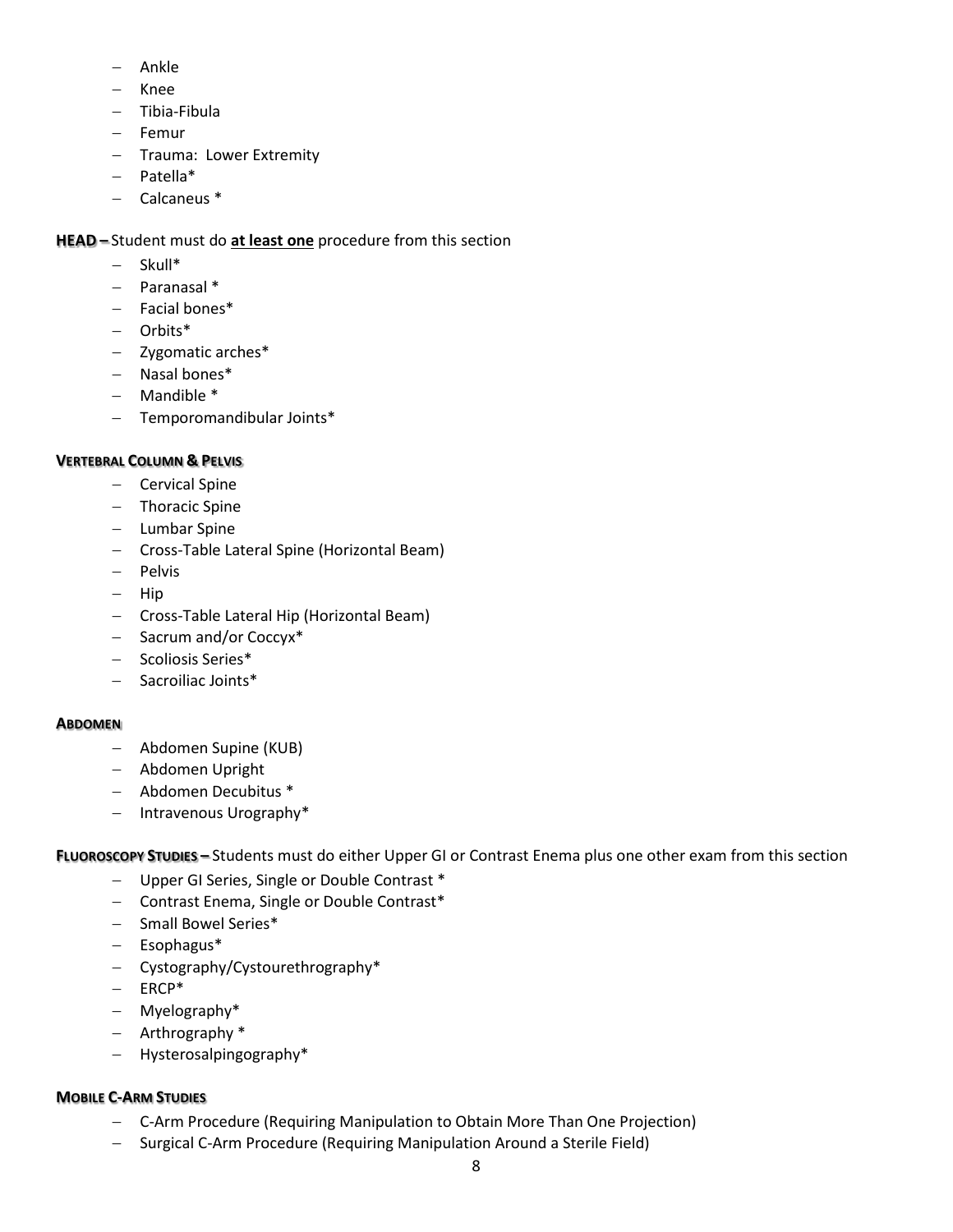#### **MOBILE RADIOGRAPHIC STUDIES**

- − Chest
- − Abdomen
- − Orthopedic

## **PEDIATRIC PATIENT** (Age 6 or Younger)

- − Chest Routine
- − Upper Extremity\*
- − Lower Extremity\*
- − Abdomen\*
- − Mobile Study\*

## **GERIATRIC PATIENT (PHYSICALLY OR COGNITIVELY IMPAIRED AS A RESULT OF AGING)**

- − Chest Routine
- − Upper Extremity
- − Lower Extremity

\*Denotes exams that are electives.

## **CLINICAL RECORDS**

## **DATAARC**

The student is responsible for maintaining electronic clinical records, which is DataArc, for the documentation of clinical time, experience evaluations, competencies and repeat record.

#### **CLINICAL RECORDS**

The student is responsible for maintaining their own clinical records necessary for the documentation of clinical time, experience (procedures), competencies and repeat records. **All DataArc documents are due by 8:00 am on the Monday after the scheduled rotation ends.** The following documentation must be provided by the scheduled time:

- **Time Clock**  Due at the **END OF EACH ROTATION**
- **Procedure Log** Due at the **END OF EACH ROTATION**
- **Evaluation/Sign off**  Due at the **END OF EACH ROTATION**
- **Competencies** Due at the **END OF EACH ROTATION**
- **Repeat Record** Checked at the **END OF THE SEMESTER**

Failure to submit these forms prevents documentation of required evaluation, clinical time, experience and competency. It will also jeopardize the student's grade. Total disregard to the Program's Clinical DataArc documentation guidelines will result in a warning, suspension, or dismissal.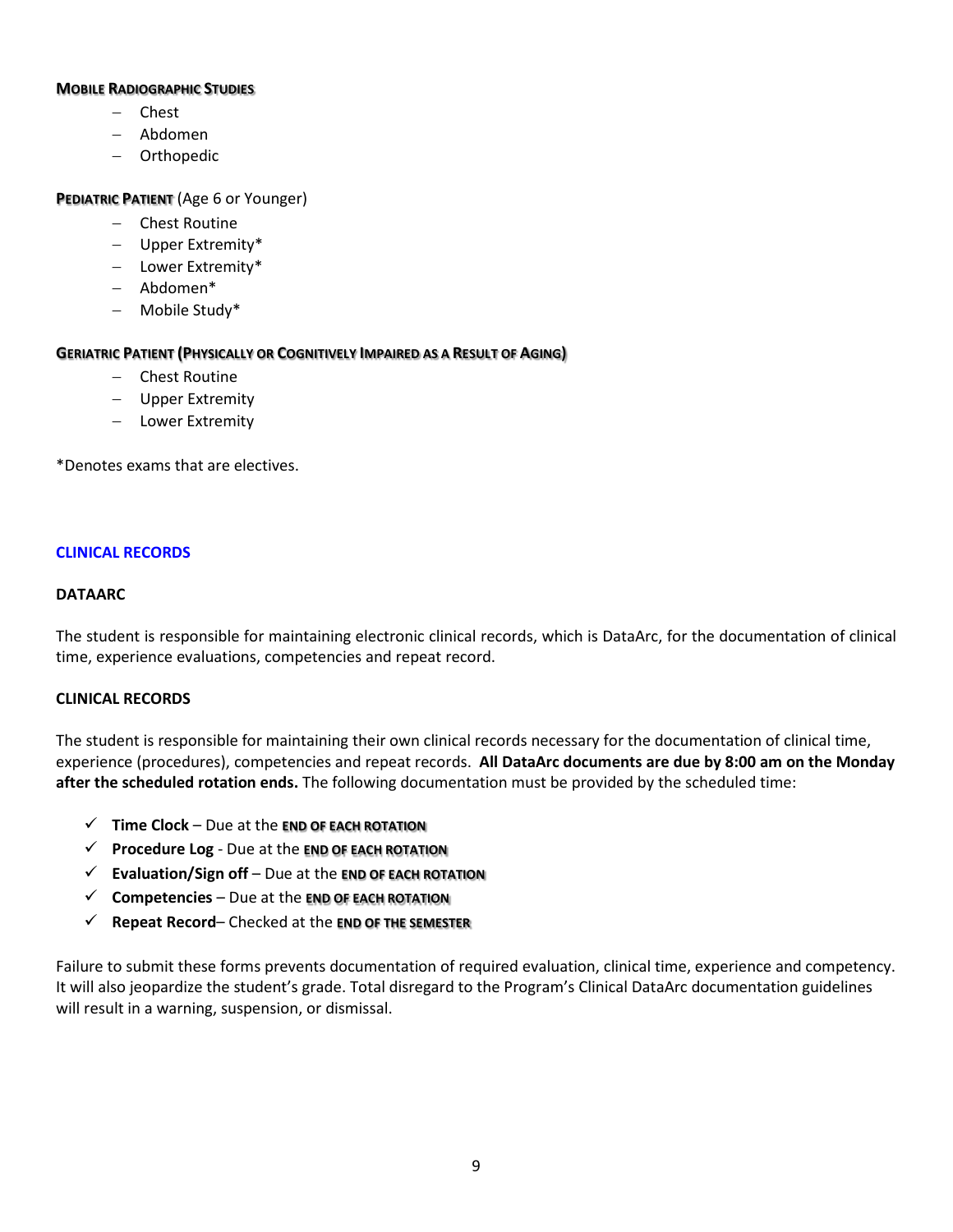#### **TIME CLOCK**

The *Time Clock* provides a record of time spent at each assigned clinical education setting and will be due at the **end of each rotation**. The student may clock in/out using their cell phone once at the facility or a computer at the facility. Please refer to the clinical attendance section for more detail regarding clocking in/out of DataArc with cell phone.

#### **PROCEDURE LOG**

The *Procedure Log* documents the radiographic procedures experienced by the student and should reflect all experiences seen during any given assigned day. A procedure log must be done for every day that the student is at clinicals. The procedure log will be due at the **end of each rotation**. Care should be taken in completing this log to reflect not only experiences in which the student assisted another technologist, but **also** the procedures done unassisted and completed as competencies.

#### **EVALUATIONS**

*Evaluations* are to be completed by the clinical site technologist(s) that the student has been working with. These are due at the **end of each rotation**. The student must sign off on the completed evaluation. If the student does not sign off on the evaluation by the due date, the evaluation will be late. The student may also type in his or her own comments in the *Student Response Comment* section, before signing off on the evaluation.

#### **CLINICAL COMPETENCIES**

The *Clinical Competency Record* will be reviewed during the semester as indicated by the Clinical Coordinator and turned in at the **end of each rotation**. Please see the grading rubric for the number of competencies needed.

#### **CLINICAL REPEAT RECORD**

The *Clinical Repeat Record* is completed in the procedure log area. If a repeat is done, you must mark it for that exam. This document provides information that will help the student improve in areas of deficiency. The form is reviewed by the Clinical Coordinator at the **end of each semester**.

**\*Running a weekly report in all categories will keep the student on track to avoid being late in any of those areas\***

#### **ACCOMMODATIONS**

#### **DISABILITIES STATEMENT**

Students with disabilities, including but not limited to physical, psychiatric, or learning disabilities, who wish to request accommodations in this class should notify the Disability Services Office early in the semester so that the appropriate arrangements may be made. In accordance with federal law, a student requesting accommodations must provide acceptable documentation of his/her disability to the Disability Services Office. For more information, call or visit the Disability Services Office at Levelland Student Health & Wellness Center 806-716-2577, Reese Center (also covers ATC) Building 8: 806-716-4675, Plainview Center Main Office: 806-716-4302 or 806-296-9611, or the Health and Wellness main number at 806-716-2529.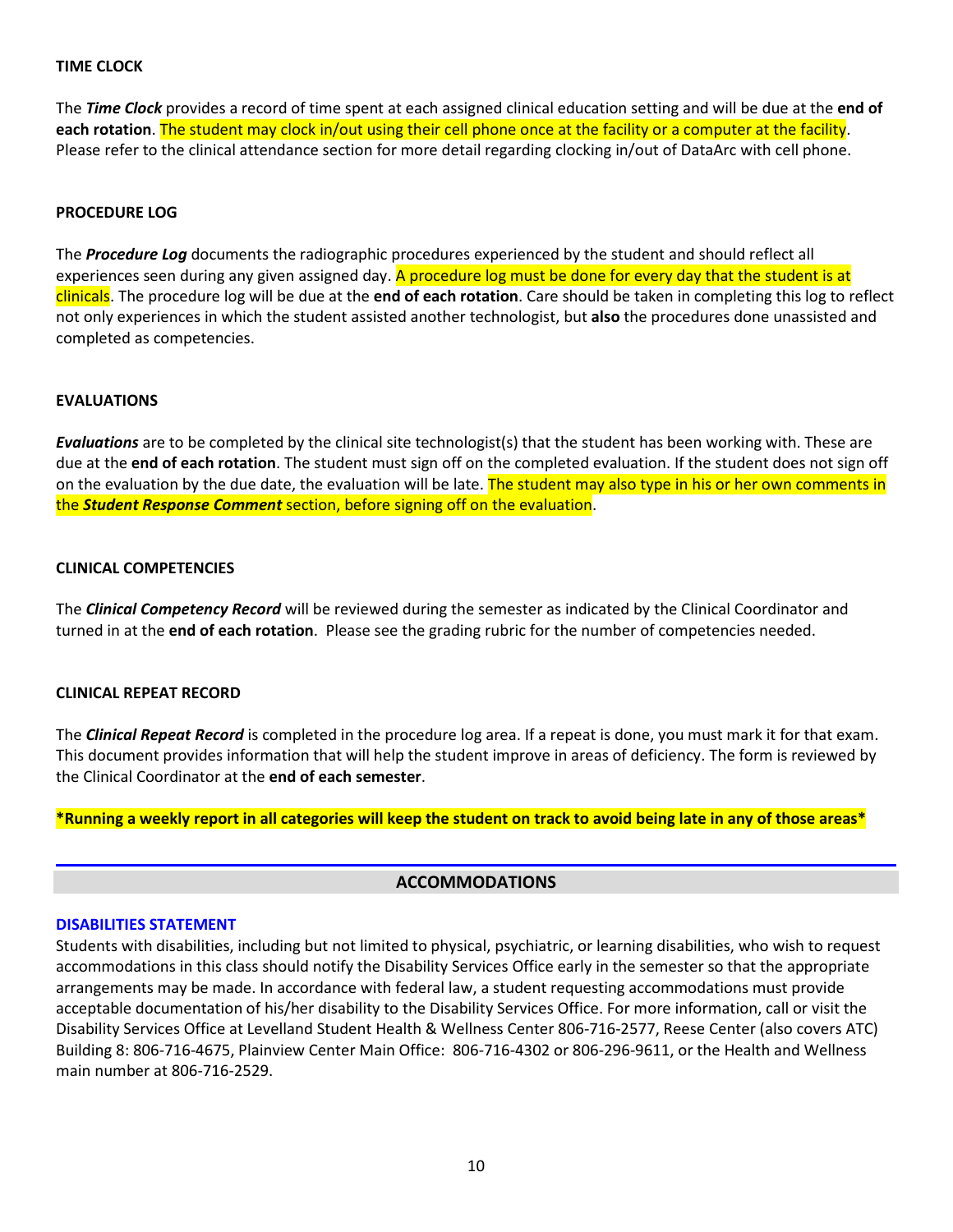#### **DIVERSITY STATEMENT**

In this class, the teacher will establish and support an environment that values and nurtures individual and group differences and encourages engagement and interaction. Understanding and respecting multiple experiences and perspectives will serve to challenge and stimulate all of us to learn about others, about the larger world and about ourselves. By promoting diversity and intellectual exchange, we will not only mirror society as it is, but also model society as it should and can be.

## **CAMPUS CONCEALED CARRY**

Texas Senate Bill - 11 (Government Code 411.2031, et al.) authorizes the carrying of a concealed handgun in South Plains College buildings only by persons who have been issued and are in possession of a Texas License to Carry a Handgun. Qualified law enforcement officers or those who are otherwise authorized to carry a concealed handgun in the State of Texas are also permitted to do so. Pursuant to Penal Code (PC) 46.035 and South Plains College policy, license holders may not carry a concealed handgun in restricted locations. For a list of locations, please refer to the SPC policy at: [\(http://www.southplainscollege.edu/human\\_resources/policy\\_procedure/hhc.php\)](http://www.southplainscollege.edu/human_resources/policy_procedure/hhc.php)

Pursuant to PC 46.035, the open carrying of handguns is prohibited on all South Plains College campuses. Report violations to the College Police Department at 806-716-2396 or 9-1-1.

## **The following Penal code goes for all hospital owned property such as clinics, physician's offices, ambulances, and ambulance stations.**

Texas Penal Code - PENAL § 30.06. Trespass by License Holder with a Concealed Handgun states that an individual cannot carry a handgun (concealed or open carry) on the premises of a hospital licensed under Chapter 241, Health and Safety Code, or on the premises of a nursing facility licensed under Chapter 242, Health and Safety Code, unless the license holder has written authorization of the hospital or nursing facility administration.

## **COURSE OUTLINE**

## **CLINICAL ROTATION - ROUTINE RADIOGRAPHY**

The student will:

- 1. Interact with patients, peers and hospital staff in a professional manner. (F15;C9-11,14)
- 2. Maintain the professional confidentiality of patients, staff and the hospital. (F13,17;C11)
- 3. Project a professional image in their attire, attitude and conduct. (F14,16,17)
- 4. Effectively communicate with patients and staff in a professional manner. (F5,6;C5-8,14)
- 5. Assist in the medical care of the patients while in the radiology department. (C11)
- 6. 6. Be competent in the correct use of the radiographic equipment and accessories used in the assigned clinical affiliate: (F2,6;C3)
- 7. 7. Select the proper equipment for a specific radiographic exam. (F13;C3,18,19)
- 8. Protect the patient, himself/herself and other staff members from unnecessary radiation exposure, using shields, distance, collimation and optimal exposure factors. (F13,17;C3,11,18,19)
- 9. Identify, orally and/or in writing, and perform, with the supervision of a radiographer, the radiographic projections employed in routine radiography, according to departmental protocol.
- 10. Position the patient and equipment, and select the appropriate technical factors for the required projections. This will include, but is not limited to the following anatomical regions: (F2,6,10,13; C1,3,4,9,15,18,19)
	- $\checkmark$  Upper extremities and shoulder girdle
	- $\checkmark$  Lower extremities and pelvic girdle
	- $\checkmark$  Thoracic cage
	- $\checkmark$  Chest
	- Abdomen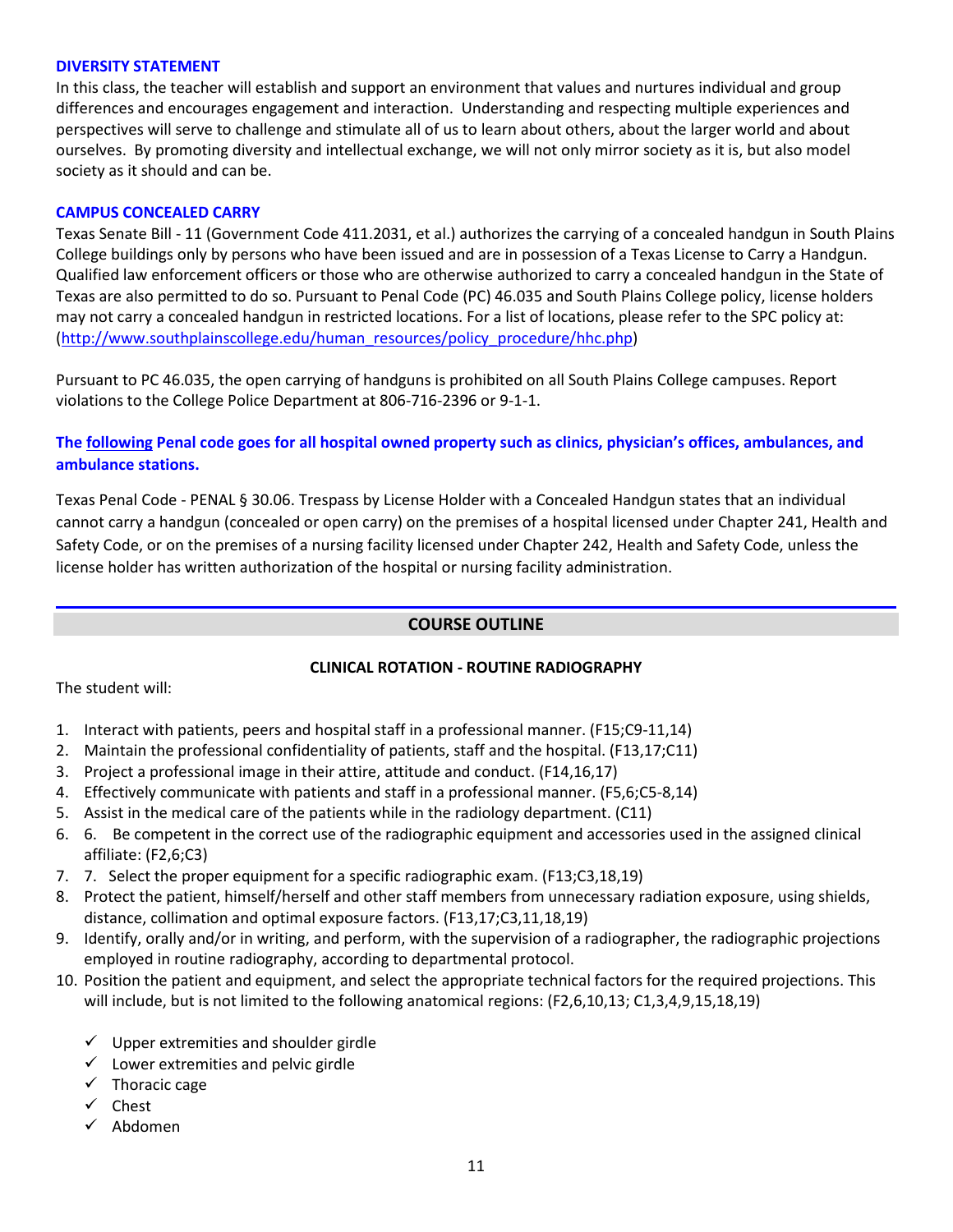- $\checkmark$  GI & Urinary
- Spinal column
- $\checkmark$  Skull
- 11. Identify and correct any positioning and/or technical error on processed radiographs, with the supervision of a radiographer. (F9;C3,12,13,16-20)
- 12. Identify and correct common processor and radiographic equipment problems. (F1,3,8,9;C5-8,15,16,18-20)
- 13. Assist in the work flow of the department by transporting patients, processing images, and performing clerical duties as required. However, these duties should not occupy the major portion of the student's clinical time.(F1,2,5,6,8,9,13,17;C1,4-9,11-15,18,19)

# **CLINICAL ROTATION - FLUOROSCOPIC PROCEDURES**

# The student will:

- 1. Interact with patients, peers and hospital staff in a professional manner. (F15;C9-11,14)
- 2. Maintain the professional confidentiality of patients, staff and the hospital. (F13,17;C11)
- 3. Project a professional image in their attire, attitude and conduct. (F14,16,17;C11)
- 4. Effectively communicate with patients and staff in a professional manner. (F5,6;C5-8,14)
- 5. Assist the radiologist by performing the following procedures as they pertain to fluoroscopic examinations:(F11,13;C1,3,9,11,15,18,19)
	- $\checkmark$  Setting fluoroscopic technical factors.
	- $\checkmark$  Assisting in the positioning of the patient.
	- $\checkmark$  Administering contrast media, as is required of the procedure, with orders from the physician and with the supervision of a registered technologist.
	- $\checkmark$  Proper placement of the image receptor for spot filming.
	- $\checkmark$  Assisting in the care of the patient as required.
	- $\checkmark$  Protect the patient from unnecessary radiation exposure.
	- $\checkmark$  Protect himself/herself and other health workers from unnecessary radiation exposure.
- 6. Identify, orally and/or in writing, and perform any overhead projections required following the fluoroscopic procedure (to include equipment positioning, patient positioning, and selection of technical factors). (F2,6,10,13; C1,3,4,9,15,18,19)

## **SURGERY & PORTABLE RADIOGRAPHY**

The student will:

- 1. Interact with patients, peers and hospital staff in a professional manner. (F15;C9-11,14)
- 2. Maintain the professional confidentiality of patients, staff and the hospital. (F13,17;C11)
- 3. Project a professional image in their attire, attitude and conduct. (F14,16,17;C11)
- 4. Effectively communicate with patients and staff in a professional manner. (F5,6;C5-8,14)
- 5. Utilize radiation protection procedures necessary in surgical and portable radiography (i.e. Lead aprons and a minimum of 6 feet between the x-ray tube and personnel); and instruct hospital personnel in radiation protection procedures, when necessary. (F13,17;C3,10-12, 15,18,19)
- 6. Properly enter a surgical suite with knowledge of the sterile area, with attention to appropriate attire for oneself and appropriate preparation of the radiographic equipment to be used. (F13;C3,5,11,15,18,19)
- 7. Conduct the requested radiographic exam within a sterile environment, without contaminating the surgical field. (F13;C15,18,19)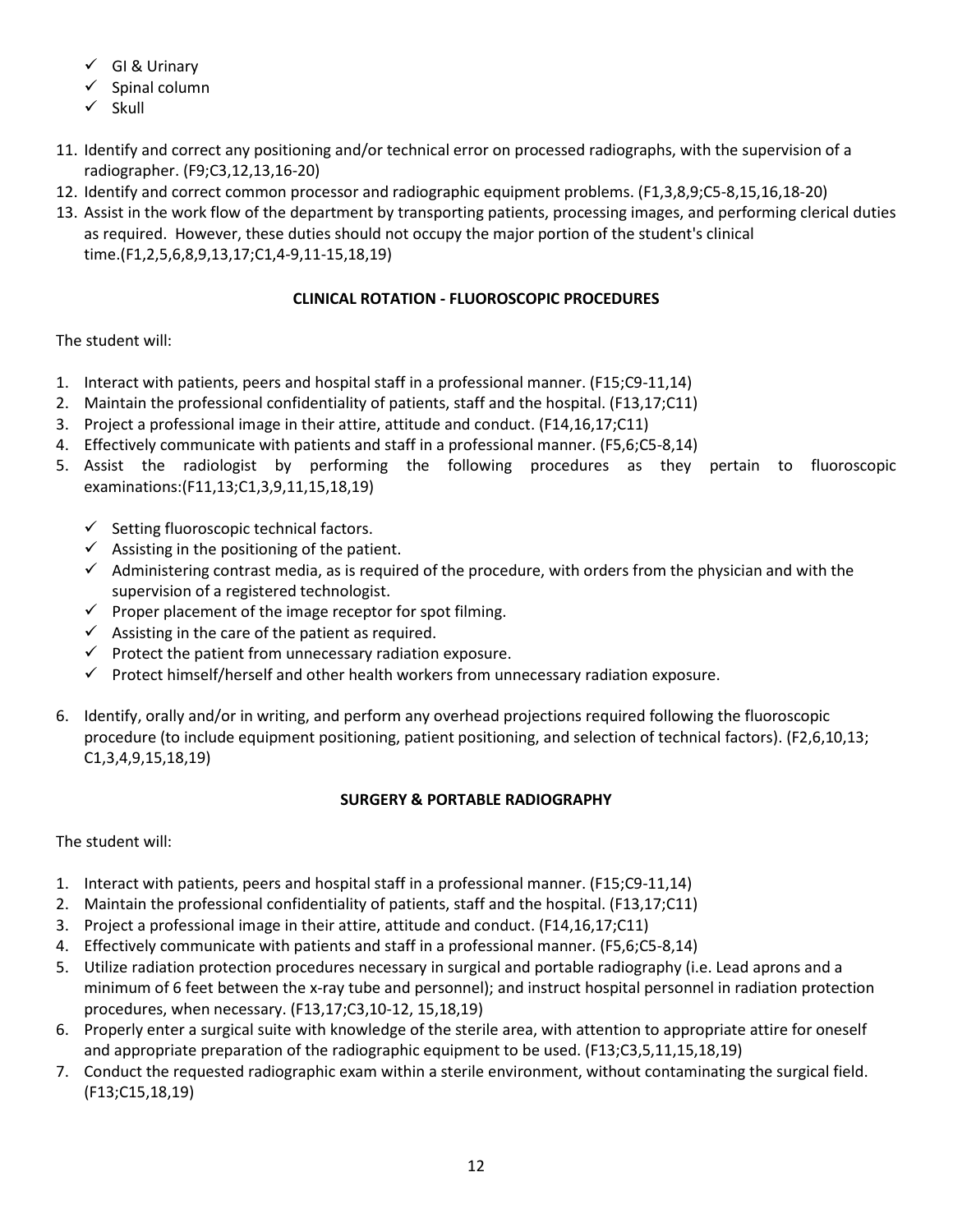- 8. Describe, orally and/or in writing, the responsibilities of the radiographer, perform the procedure under the supervision of a radiographer, and assist the surgeon with any fluoroscopic requirements of the procedure. This will include, but is not limited to: (F2,6,11-13;C3,15,18,19)
	- $\checkmark$  Operative cholangiograms
	- $\checkmark$  Retrograde pyelograms
	- $\checkmark$  Orthopedic procedures
	- $\checkmark$  ERCP assistance
	- $\checkmark$  Post-operative extremity films
	- $\checkmark$  Recovery room radiography
	- $\checkmark$  Spinal laminectomies
	- $\checkmark$  Pacemaker insertions
	- $\checkmark$  Operation of c-arm equipment
- 9. Identify, orally and/or in writing, and perform the portable procedures with the supervision of a radiographer, by correctly positioning the patient and equipment, and selecting the appropriate technical factors according to the departmental protocol. This will include, but is not limited to the following anatomical regions: (F2,6,13;C3, 15,18,19)
	- A. Upper extremities and shoulder girdle
	- B. Lower extremities and pelvic girdle
	- C. Chest
	- D. Abdomen
	- E. Spinal column
	- F. Skull
- 10. Identify orally and correct any positioning and/or technical errors on the processed portable radiograph and make corrections with the supervision of a radiographer. (F13;C15,18,19)

## **PEDIATRIC RADIOGRAPHY**

The student will:

- 1. Adjust routine procedures to accommodate pediatric patients, including the positioning of the patient, adjusting equipment and selecting technical factors as appropriate. (F7,8,13;C3,5,15,16,18,19)
- 2. Perform procedures specific to pediatric patients, to include, but not limited to: (F11-13;C15,18,19)
	- $\checkmark$  Bone age radiographic exams
	- $\checkmark$  Long bone radiographic exams
	- $\checkmark$  Scoliosis radiographic exams
	- $\checkmark$  Congenital hip malformation radiographic exams
	- $\checkmark$  Skeletal survey radiographic exams
- 3. Select appropriate devices to assist in the radiography of pediatric patients, to include, but not limited to: (F8,13;C3,15,18,19)
	- $\checkmark$  Radiation protection devices
	- $\checkmark$  Immobilization devices

## **GERIATRIC RADIOGRAPHY**

1. Follows all procedures above for a patient that is physically or cognitively impaired as a result of aging.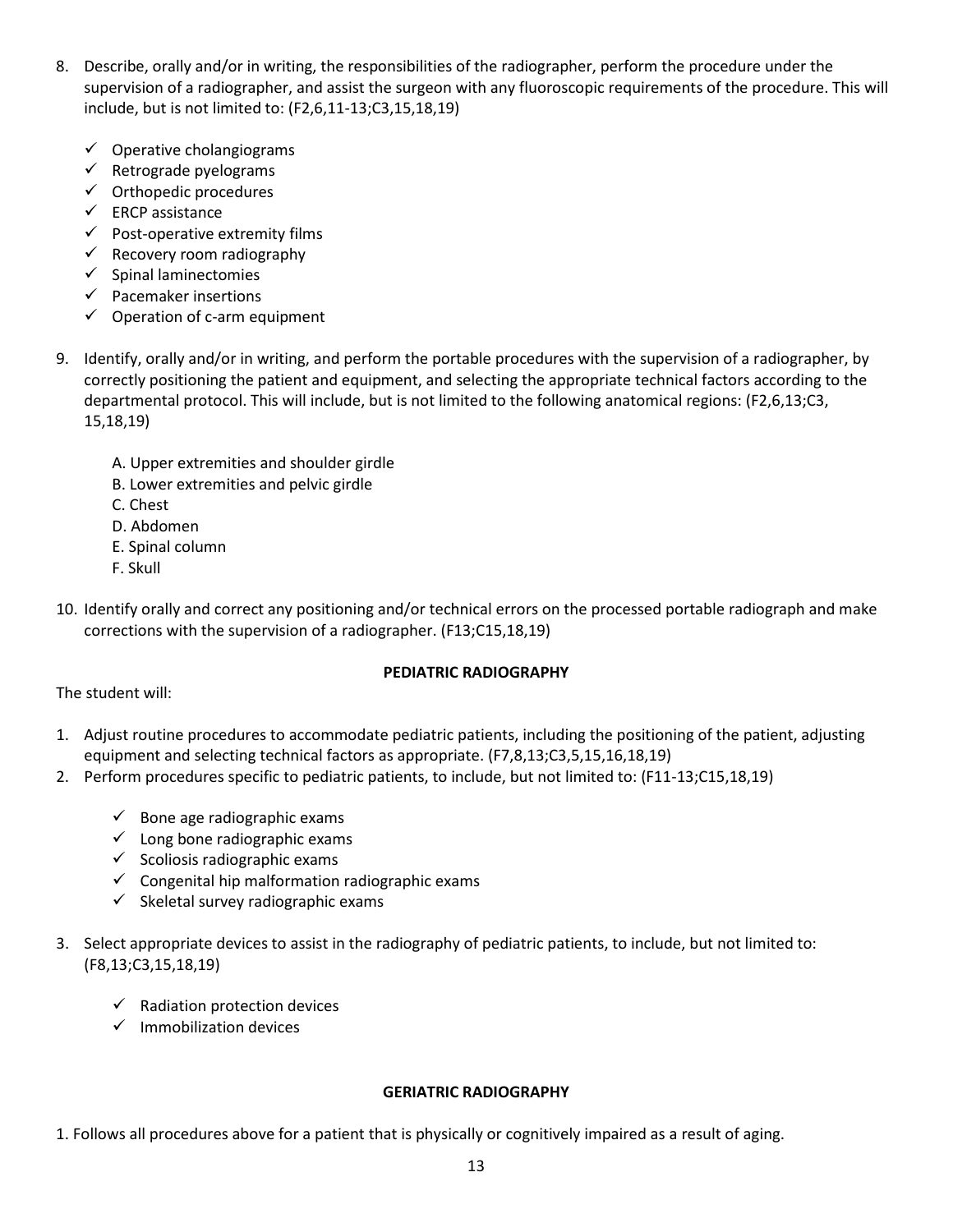## **SPECIAL PROCEDURES**

The student will:

- 1. Interact and effectively communicate with patients, peers and hospital staff in a professional manner. (F5,15;C5-8, 9-11,14)
- 2. Maintain the professional confidentiality of patients, staff and the hospital. (F13,17;C11)
- 3. Project a professional image with appropriate attire, attitude and conduct. (F14,16,17;C11)
- 4. Identify, orally and/or in writing, the required scout films, contrast media, special equipment, (i.e. Injectors, sterile trays, guide wires, catheters, etc.), patient preparation, patient position and emergency procedure for any special procedure routinely done in that department. This will include, but is not limited to: (F5,6,9-17;C1,3-9,11-20)
	- $\checkmark$  Myelography
	- $\checkmark$  Arthrography
	- $\checkmark$  Venography
	- $\checkmark$  Arteriography
- 5. Prepare the special procedures suite or room, by setting up the necessary equipment and instruments for any special procedure routinely done in that department. This will include, but is not limited to: (F5,6,9,10,13-17;C1,3- 9,11-20)
	- $\checkmark$  Myelography
	- $\checkmark$  Arthrography
	- $\checkmark$  Venography
	- Arteriography
- 6. Describe, orally and/or in writing, and perform, with the supervision of a radiographer and according to departmental protocol, any special procedure routinely done in that department. Assist the radiographer and/or physician with any of these procedures. This will include, but is not limited to: (F5,6,9,10,13-17;C1,3-9,11-20)
	- $\checkmark$  Myelography
	- $\checkmark$  Arthrography
	- $\checkmark$  Venography
	- $\checkmark$  Arteriography

7. Assist the radiographer and/or physician with the care of the patient while in the special procedures suite/room. (F5,6,13,15;C1,3,5-7,9,11-20)

## **FOUNDATION SKILLS**

# **BASIC SKILLS–Reads, Writes, Performs Arithmetic and Mathematical Operations, Listens and Speaks**

F-1 Reading–locates, understands, and interprets written information in prose and in documents such as manuals, graphs, and schedules.

F-2 Writing–communicates thoughts, ideas, information and messages in writing and creates documents such as letters, directions, manuals, reports, graphs, and flow charts.

F-3 Arithmetic–performs basic computations; uses basic numerical concepts such as whole numbers, etc.

F-4 Mathematics–approaches practical problems by choosing appropriately from a variety of mathematical techniques.

F-5 Listening–receives, attends to, interprets, and responds to verbal messages and other cues.

F-6 Speaking–organizes ideas and communicates orally.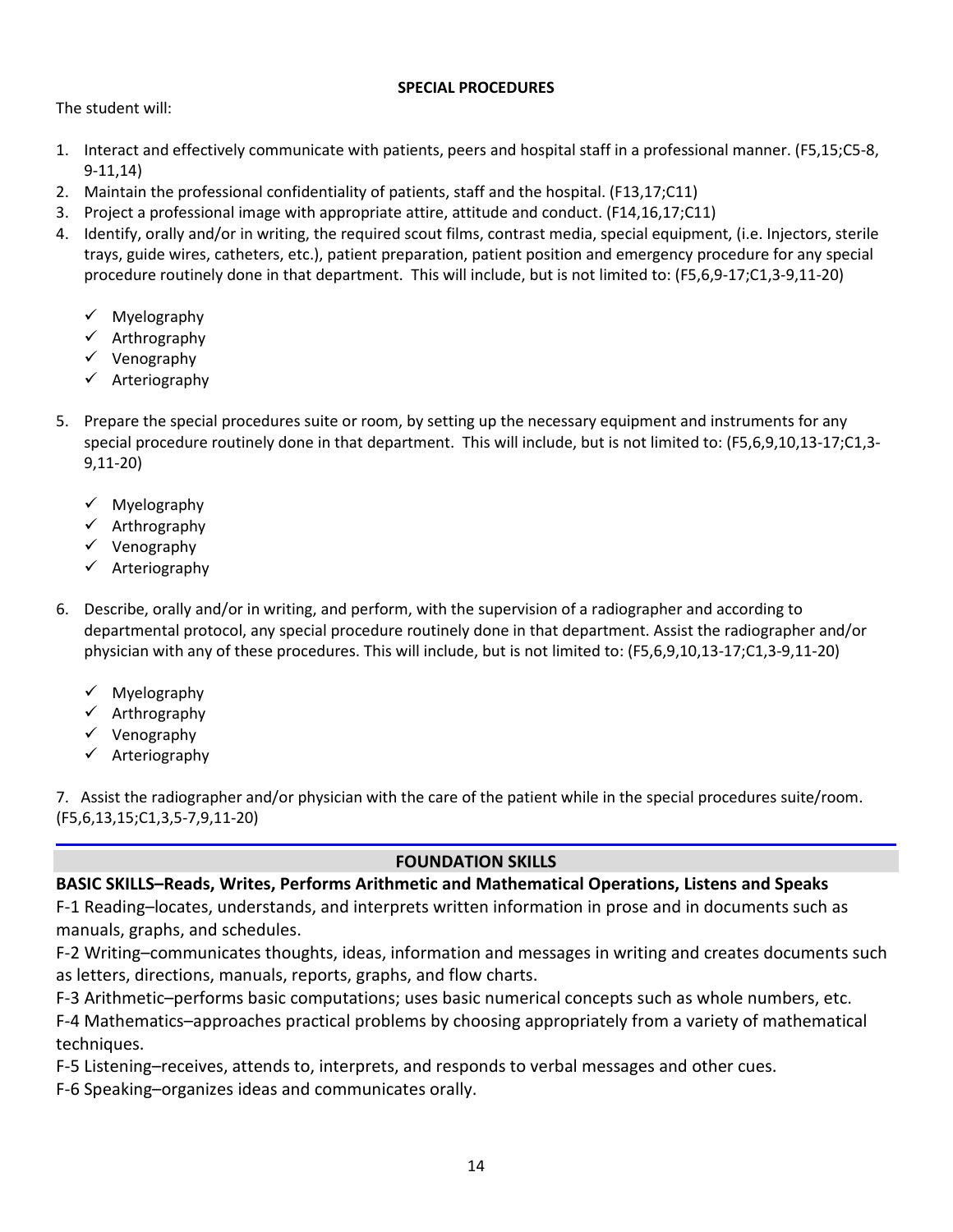# **THINKING SKILLS–Thinks Creatively, Makes Decisions, Solves Problems, Visualizes and Knows How to Learn and Reason**

F-7 Creative Thinking–generates new ideas.

F-8 Decision-Making–specifies goals and constraints, generate alternatives, consider risks, evaluate and chooses best alternative.

F-9 Problem Solving–recognizes problems, devises and implements plan of action.

F-10 Seeing Things in the Mind's Eye–organizes and processes symbols, pictures, graphs, objects, and other information.

F-11 Knowing How to Learn–uses efficient learning techniques to acquire and apply new knowledge and skills.

F-12 Reasoning–discovers a rule or principle underlying the relationship between two or more objects and applies it when solving a problem.

# **PERSONAL QUALITIES–Displays Responsibility, Self-Esteem, Sociability, Self-Management, Integrity and Honesty**

F-13 Responsibility–exerts a high level of effort and perseveres towards goal attainment.

F-14 Self-Esteem–believes in own self-worth and maintains a positive view of self.

F-15 Sociability–demonstrates understanding, friendliness, adaptability, empathy and politeness in group settings.

F-16 Self-Management–assesses self accurately, sets personal goals, monitors progress and exhibits selfcontrol.

F-17 Integrity/Honesty–chooses ethical courses of action.

## **SCANS COMPETENCIES**

C-1 **TIME** - Selects goal - relevant activities, ranks them, allocates time, prepares and follows schedules. C-2 **MONEY** - Uses or prepares budgets, makes forecasts, keeps records and makes adjustments to meet objectives.

C-3 **MATERIALS AND FACILITIES** - Acquires, stores, allocates, and uses materials or space efficiently. C-4 **HUMAN RESOURCES** - Assesses skills and distributes work accordingly, evaluates performances and provides feedback.

# **INFORMATION - Acquires and Uses Information**

C-5 Acquires and evaluates information.

C-6 Organizes and maintains information.

C-7 Interprets and communicates information.

C-8 Uses computers to process information.

# **INTERPERSONAL–Works with Others**

C-9 Participates as a member of a team and contributes to group effort.

C-10 Teaches others new skills.

C-11 Serves Clients/Customers–works to satisfy customer's expectations.

C-12 Exercises Leadership–communicates ideas to justify position, persuades and convinces others,

responsibly challenges existing procedures and policies.

C-13 Negotiates-works toward agreements involving exchanges of resources; resolves divergent interests.

C-14 Works With Diversity–works well with men and women from diverse backgrounds.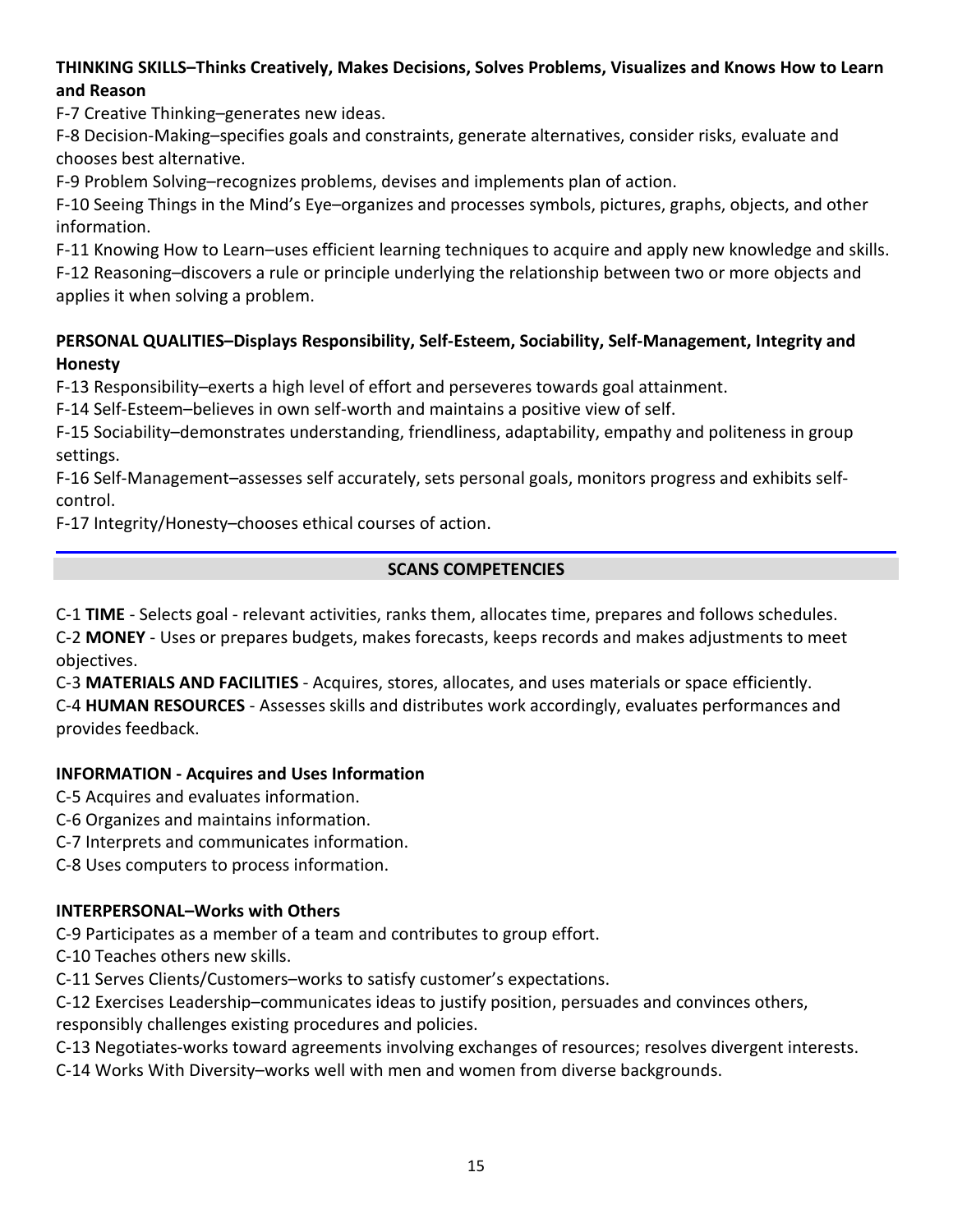# **SYSTEMS–Understands Complex Interrelationships**

C-15 Understands Systems–knows how social, organizational, and technological systems work and operates effectively with them.

C-16 Monitors and Corrects Performance–distinguishes trends, predicts impacts on system operations, diagnoses systems performance and corrects malfunctions.

C-17 Improves or Designs Systems–suggests modifications to existing systems and develops new or alternative systems to improve performance.

## **TECHNOLOGY–Works with a Variety of Technologies**

C-18 Selects Technology–chooses procedures, tools, or equipment, including computers and related technologies.

C-19 Applies Technology to Task–understands overall intent and proper procedures for setup and operation of equipment.

C-20 Maintains and Troubleshoots Equipment–prevents, identifies, or solves problems with equipment, including computers and other technologies.